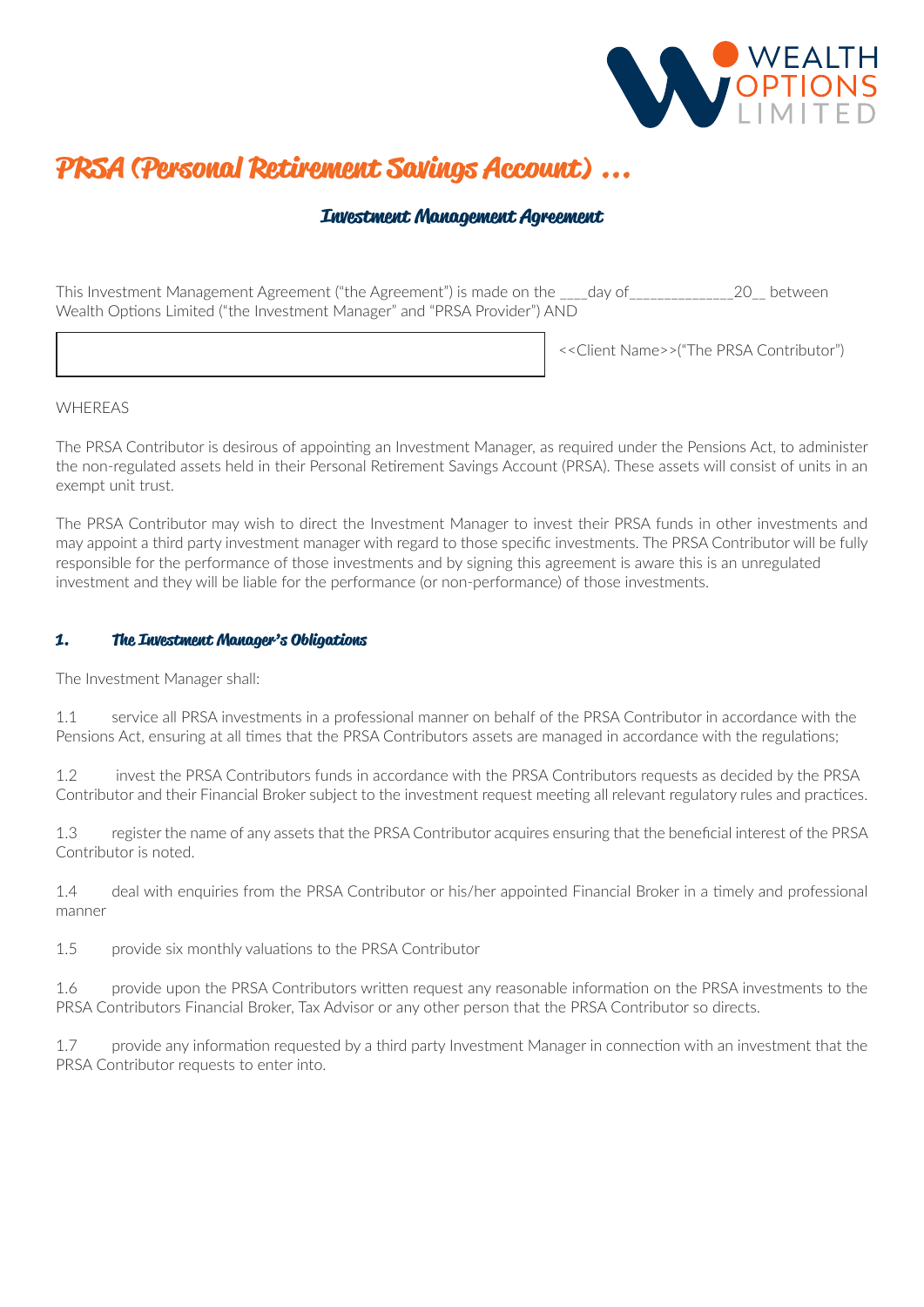# **2. The PRSA Contributors Obligations**

The PRSA Contributor shall:

2.1 provide the Investment Manager with all the information necessary to service the PRSA investments

2.2 request sign off on any investment from the Investment Manager prior to any investment taking effect

2.3 not commit the PRSA funds to any investment prior to approval.

2.4 not contract the PRSA provider to any investment prior to approval

2.5 be responsible for sourcing suitable investments in conjunction with their Financial Broker and shall be solely responsible for the performance or non-performance of such investments.

2.6 Provide up to date and accurate information and documentation and disclose all facts that may be relevant to the provision of services or that we may request.

2.7 Ensure that any requests to invest are lawful and do not amount to insider dealing, market manipulation or is a breach of any securities law or other law or regulation

# **3. Custody of PRSA Assets**

3.1 The PRSA Contributor agrees to the appoint Bank of Ireland as Custodian of the PRSA Contributors cash assets in the PRSA working account. The PRSA Contributor may nominate other credit instruction to perform this Custodian function however prior approval must be obtained before a different credit institution can be appointed,

3.2 The Investment Manager will hold custody of the units in the exempt unit trust for the benefit of the PRSA Contributor

3.3 The Investment Manager will not hold the PRSA Contributor's investment instruments on its own books;

3.4 The PRSA Contributor may appoint a third party Investment Manager and Custodian for individual investments. The PRSA provider will required a service level agreement to be put in place in advance of transferring any PRSA funds.

#### **4. Liability of Investment Manager**

The Investment Manager shall not be liable for any loss or damage, whatsoever or howsoever occurring, or for any depreciation in value howsoever arising by reason of the exercise or non-exercise of the powers or discretion hereby imposed on or undertaken by the Investment Manager or any diminution in the value of assets or any part thereof or by reason of the assets or any part thereof failing to appreciate in value or failing to produce any return on the capital invested save for any loss or damage resulting from the Investment Manager's fraud, wilful default, negligence, bad faith or reckless disregard of its obligations and duties under this Agreement.

# **5. Indemnity**

The PRSA Contributor shall indemnify the Investment Manager against any and all costs and claims incurred or suffered arising directly or indirectly out of the execution by Investment Manager of my Investment instruction and/or making the investment or otherwise in connection with the investment.

# **6. Advice**

The Investment Manager will not offer any advice to the PRSA Contributor. The PRSA Contributor must appoint a Financial Broker who shall be solely responsible for the advice on both the PRSA and all investments held within the PRSA. The Financial Broker/Advisor will be responsible for accessing suitability of both the PRSA and any investment and will be fully responsible for ensuring that the investments are to the best advantage of the PRSA Contributor.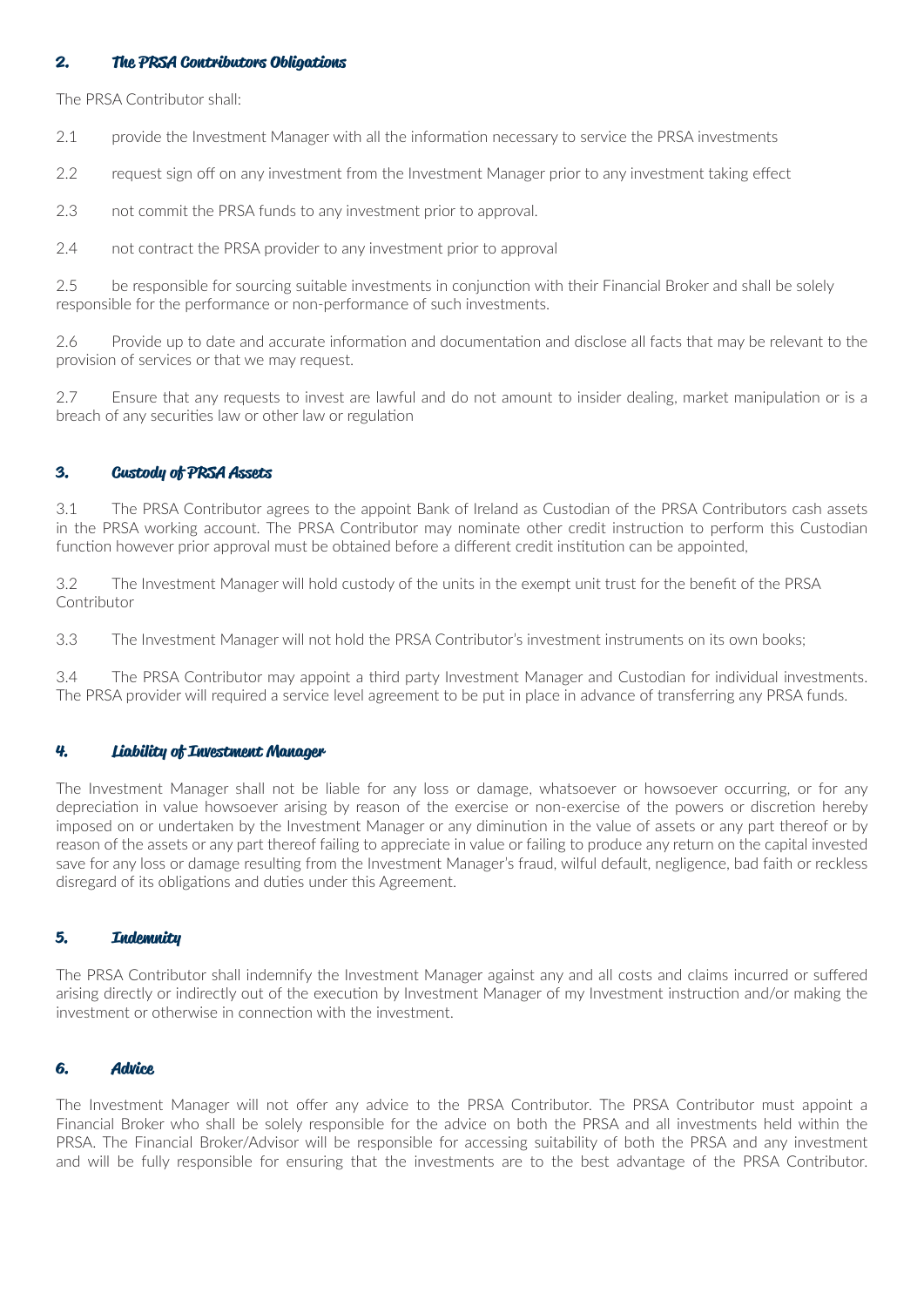# **7. Services not to be Exclusive**

The services of the Investment Manager to the PRSA Contributor are not to be deemed exclusive and the Investment Manager shall be free to render similar services to others so long as its services hereunder are not impaired thereby or constitute a conflict of interest. In addition, The PRSA client shall be free to use other third party investment managers for services whether or not covered by the Agreement.

# **8. Effective Date**

This Agreement shall become effective on the date hereinbefore written and shall remain in effect until terminated in accordance with the provisions for termination contained herein.

#### **9. Termination of the Agreement**

9.1 The Agreement shall continue in full force and effect unless and until terminated by either party without the payment of any penalty, upon not less than thirty days' notice in writing to the other party.

9.2 The Investment Managers shall be obliged to continue all its obligations under this Agreement during the notice period unless directed otherwise by The Client.

9.3 Before the end of the thirty day notice period the Investment Manager shall, deliver to the PRSA Contributor, or as the PRSA Contributor shall direct, all books of account, records registered, correspondence, documents and assets relating to the affairs of or belonging to the PRSA Contributor in the possession of or under the administration control of the Investment Manager.

9.4 Termination of this Agreement shall be without prejudice to any transactions already initiated.

#### **10. Survival Obligations after Completion**

The warranties, indemnities, undertakings and obligations contained in this Agreement shall remain in force and effect, notwithstanding termination.

#### **11. Representations and Warranties**

Each party hereby represents and warrants to the other that:-

(a) it has and will have full power and capacity to enter into and perform its obligations pursuant to this Agreement and that the terms and conditions contained in this Agreement are and will be legally binding upon it; and

(b) it shall obtain and maintain in effect all necessary consents or approvals of any governmental or other regulatory body and shall comply with the terms of the same and with all applicable laws, regulations or directives of such bodies and authorities and shall provide to the other party copies of such consents or approvals as that party may reasonably request in writing.

## **12. Governing Law**

The Agreement shall be governed by and constituted in accordance with the laws of Ireland.

#### **13. Entire Agreement**

This entire Agreement constitutes the entire understanding and agreement between the Parties and supersedes all prior agreements, arrangements, letters and discussions between the Parties.

## **14. Force Majeure**

Neither of the Parties shall be liable for any failure in the performance of their obligations under the Agreement caused by factors outside their control.